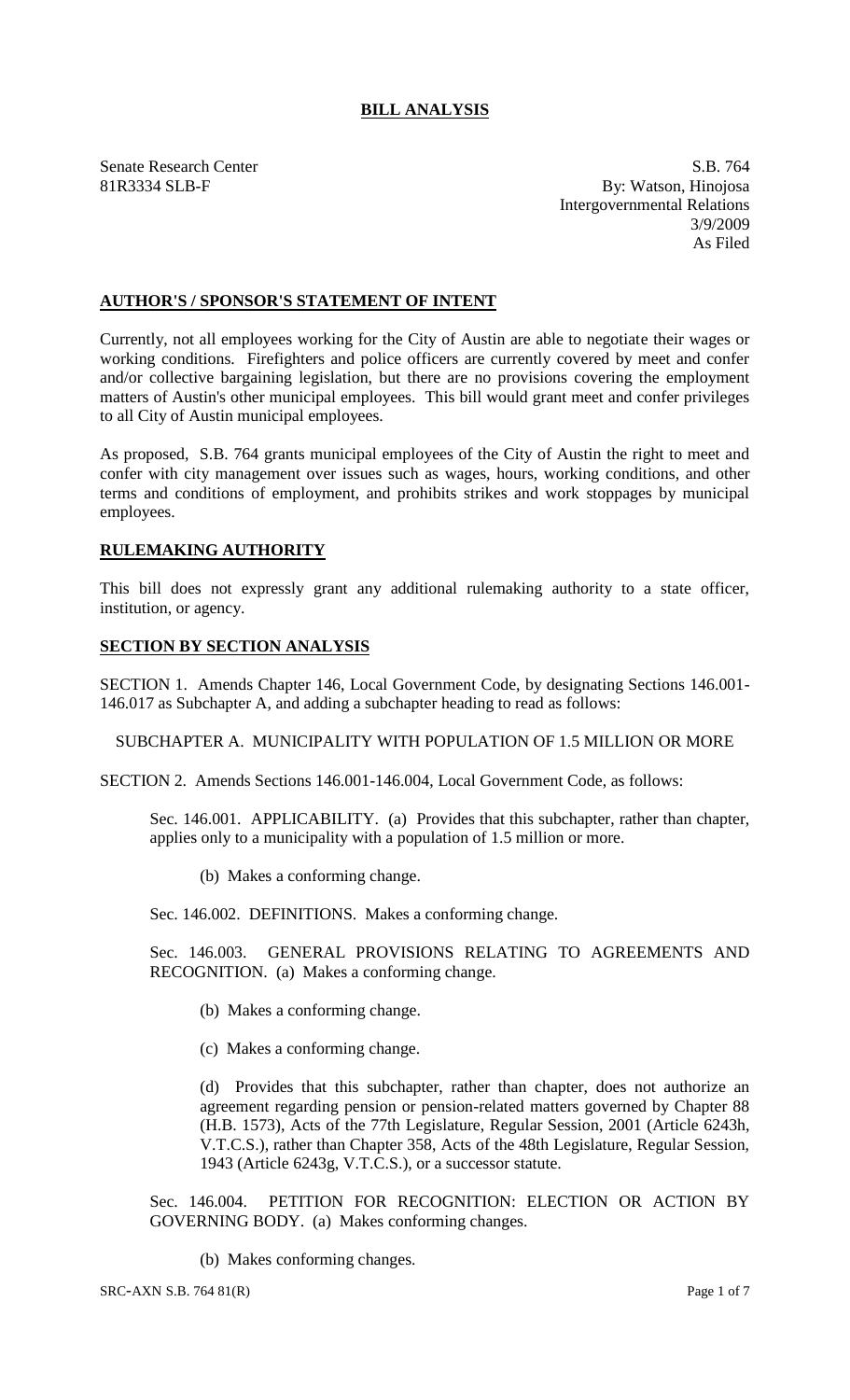SECTION 3. Amends the heading to Section 146.006, Local Government Code, to read as follows:

Sec. 146.006. ELECTION TO AUTHORIZE OPERATING UNDER THIS SUBCHAPTER.

SECTION 4. Amends Sections 146.006(a) and (e), Local Government Code, to make conforming changes.

SECTION 5. Amends Section 146.007(a), Local Government Code, to make a conforming change.

SECTION 6. Amends Section 146.009(a), Local Government Code, to make a conforming change.

SECTION 7. Amends Section 146.011, Local Government Code, to make a conforming change.

SECTION 8. Amends Section 146.013(a), Local Government Code, to make conforming changes.

SECTION 9. Amends Section 146.014(a), Local Government Code, to make a conforming change.

SECTION 10. Amends the heading to Section 146.015, Local Government Code, to read as follows:

Sec. 146.015. ACTION OR ELECTION TO REPEAL AUTHORIZATION TO OPERATE UNDER THIS SUBCHAPTER.

SECTION 11. Amends Sections 146.015(b) and (f), Local Government Code, to make conforming changes.

SECTION 12. Amends Section 146.017, Local Government Code, to make a conforming change.

SECTION 13. Amends Chapter 146, Local Government Code, by adding Subchapter B, as follows:

#### SUBCHAPTER B. MUNICIPALITY WITH POPULATION OF 650,000 OR MORE THAT OPERATES UNDER CITY MANAGER FORM OF GOVERNMENT

Sec. 146.101. APPLICABILITY. (a) Provides that this subchapter applies only to a municipality with a population of 650,000 or more that operates under a city manager form of government, in which all members of the municipality's governing body are elected at large, and that recognized associations under Subchapter I (Fire Fighter and Police Officer Employment Matters in Certain Municipalities), Chapter 143 (Municipal Civil Service for Firefighters and Police Officers), as the exclusive bargaining agents for both firefighters and police officers before September 1, 2005.

(b) Provides that this subchapter does not apply to firefighters or police officers who are covered by Subchapter I, Chapter 143; emergency medical services personnel; or an employee association in which employees described by Subdivisions (1) (regarding firefighters or police officers covered by Subchapter I, Chapter 143) and (2) (regarding emergency medical services personnel) participate.

(c) Provides that a municipality that was subject to this subchapter by application of Subsection (a) and that subsequently changes its governing body or form of government continues to be subject to this subchapter, regardless of whether the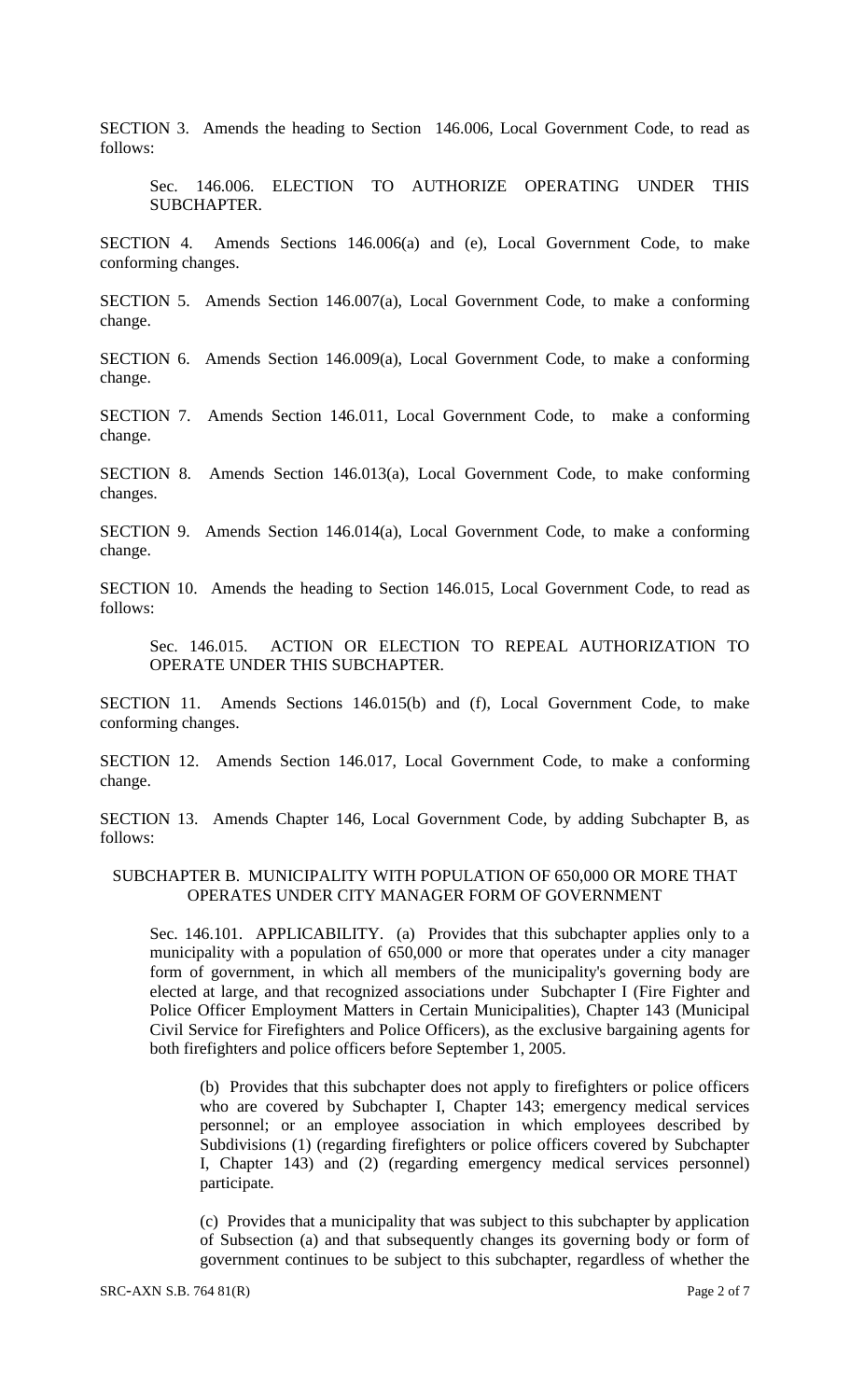municipality continues to meet the requirements of Subdivisions (1) and (2) of that subsection.

Sec. 146.102. DEFINITIONS. Defines "appointed employee," "covered employee," "emergency medical services personnel," "employee association," and "public employer."

Sec. 146.103. GENERAL PROVISIONS RELATING TO AGREEMENTS AND RECOGNITION. (a) Prohibits a municipality from being denied local control over wages, salaries, rates of pay, hours of work, other terms and conditions of employment, or other state-mandated personnel issues. Authorizes a public employer to enter into a mutual agreement governing these issues with an employee association recognized under this subchapter as the sole and exclusive bargaining agent for all covered employees that does not advocate the illegal right to strike by municipal employees. Provides that the applicable statutes, local ordinances, and civil service rules govern a term or condition of employment on which the public employer and the employee association do not agree.

(b) Requires that an agreement under this subchapter be written.

(c) Provides that this subchapter does not require the public employer and the recognized employee association to meet and confer or reach an agreement on any issue.

(d) Provides that this subchapter does not authorize an agreement regarding pension or pension-related matters governed by statute.

Sec. 146.104. PETITION FOR RECOGNITION: ELECTION OR ACTION BY GOVERNING BODY. (a) Requires the governing body of a municipality (governing body), not later than the 30th day after the date the governing body of a municipality receives from an employee association a petition signed by the majority of all covered employees that requests recognition of the employee association as the sole and exclusive bargaining agent for all the covered employees, to grant recognition of the employee association as requested in the petition and find that a public employer is authorized to meet and confer under this subchapter without conducting an election by the voters in the municipality under Section 146.106; defer granting recognition of the employee association and order an election by the voters in the municipality under Section 146.106 regarding whether a public employer is authorized to meet and confer under this subchapter; or order a certification election under Section 146.105 to determine whether the employee association represents a majority of the covered employees.

(b) Requires the governing body, if the governing body orders a certification election under Subsection (a)(3) (regarding the ordering of a certification election under Section 146.105 to determine whether the employee association represents a majority of the covered employees) and the employee association named in the petition is certified to represent a majority of the covered employees, not later than the 30th day after the date results of that election are certified, to grant recognition of the association as requested in the petition for recognition and find that a public employer is authorized to meet and confer under this subchapter without conducting an election by the voters in the municipality under Section 146.106; or defer granting recognition of the employee association and order an election by the voters in the municipality under Section 146.106 regarding whether a public employer is authorized to meet and confer under this subchapter.

Sec. 146.105. CERTIFICATION ELECTION. (a) Requires that, except as provided by Subsection (b), a certification election ordered under Section 146.104(a)(3) to determine whether an employee association represents a majority of the covered employees be conducted according to procedures agreeable to the parties.

(b) Authorizes either party to request the American Arbitration Association to conduct the election and to certify the results of the election if the parties are unable to agree on procedures for the certification election.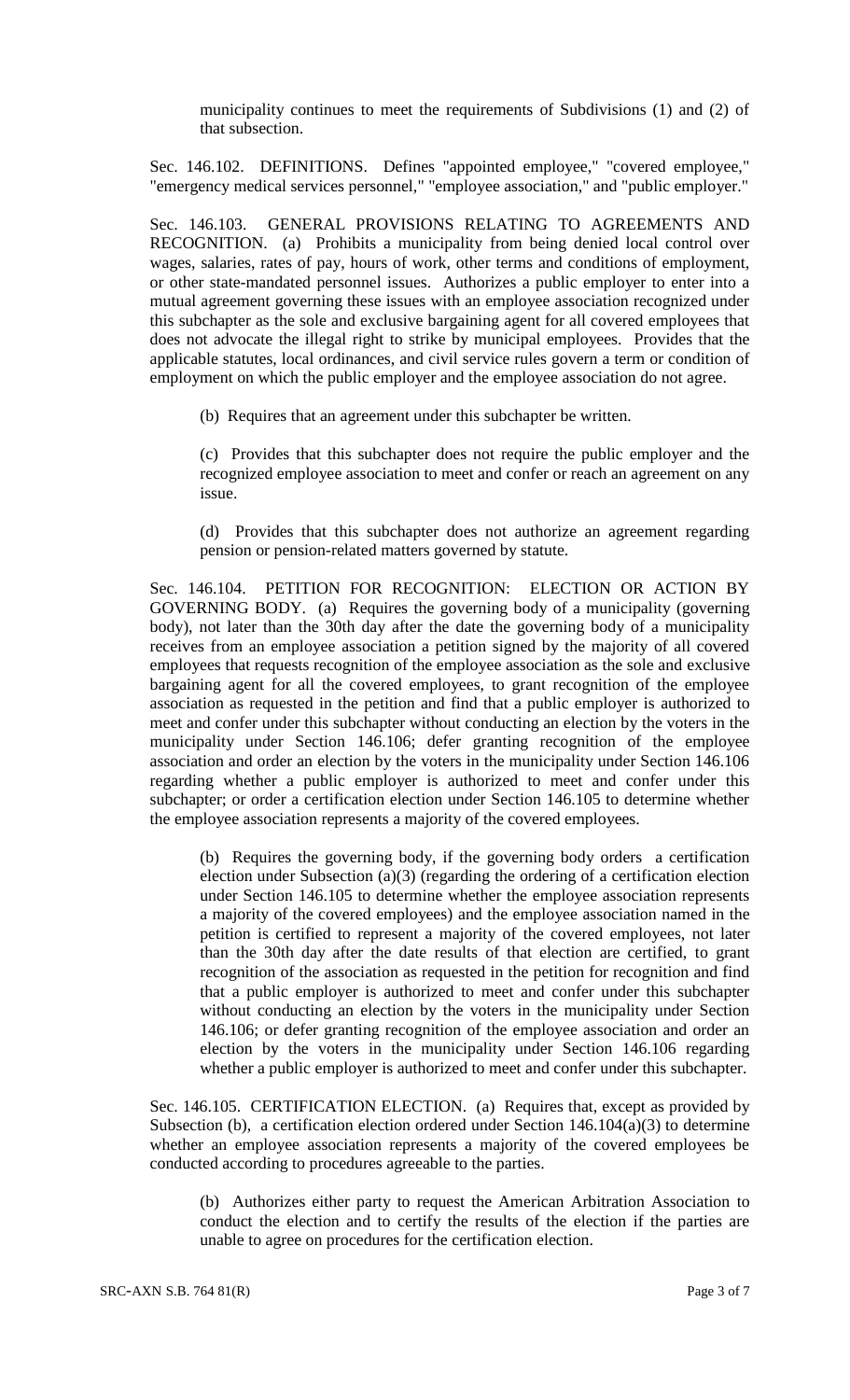(c) Requires that the results of an election be certified if the employee association receives a majority of valid votes cast in the election.

(d) Provides that the employee association is liable for the expenses of the certification election, except that if two or more associations seeking recognition as the sole and exclusive bargaining agent submit a petition signed by at least 30 percent of the employees eligible to sign the petition for recognition, all the associations named in any petition are required to share equally the costs of the election.

Sec. 146.106. ELECTION TO AUTHORIZE OPERATING UNDER THIS SUBCHAPTER. (a) Authorizes the governing body that receives a petition for recognition under Section 146.104 to order an election to determine whether a public employer is authorized to meet and confer under this subchapter.

(b) Requires that an election ordered under this section be held as part of the next regularly scheduled general election for municipal officials that is held after the date the governing body orders the election and that allows sufficient time to prepare the ballot in compliance with other requirements of law.

(c) Requires that the ballot for an election ordered under this section be printed to permit voting for or against a proposition with certain language as set forth in this subsection.

(d) Requires that an election called under this section be held and the returns prepared and canvassed in conformity with the Election Code.

(e) Authorizes the municipality, if an election authorized under this section is held, to operate under the other provisions of this subchapter only if a majority of the votes cast at the election favor the proposition.

(f) Prohibits an employee association, if an election authorized under this section is held, from submitting a petition for recognition to the governing body under Section 146.104 before the second anniversary of the date of the election.

Sec. 146.107. CHANGE OR MODIFICATION OF RECOGNITION. (a) Authorizes the municipal employees to modify or change the recognition of the employee association granted under this subchapter by filing with the governing body a petition signed by a majority of all covered employees.

(b) Authorizes the governing body to recognize the change or modification as provided by the petition, or order a certification election in accordance with Section 146.105 regarding whether to do so.

Sec. 146.108. STRIKES PROHIBITED. (a) Prohibits a municipal employee from engaging in a strike or organized work stoppage against this state or the municipality.

(b) Provides that a municipal employee who participates in a strike forfeits any civil service rights, reemployment rights, and other rights, benefits, or privileges the employee may have as a result of the employee's employment or prior employment with the municipality.

(c) Provides that this section does not affect the right of a person to cease work if the person is not acting in concert with others in an organized work stoppage.

Sec. 146.109. RECOGNITION OF EMPLOYEE ASSOCIATION. (a) Requires a public employer in a municipality that chooses to meet and confer under this subchapter to recognize an employee association that is recognized under Section 146.104 or 146.105 as the sole and exclusive bargaining agent for the covered employees.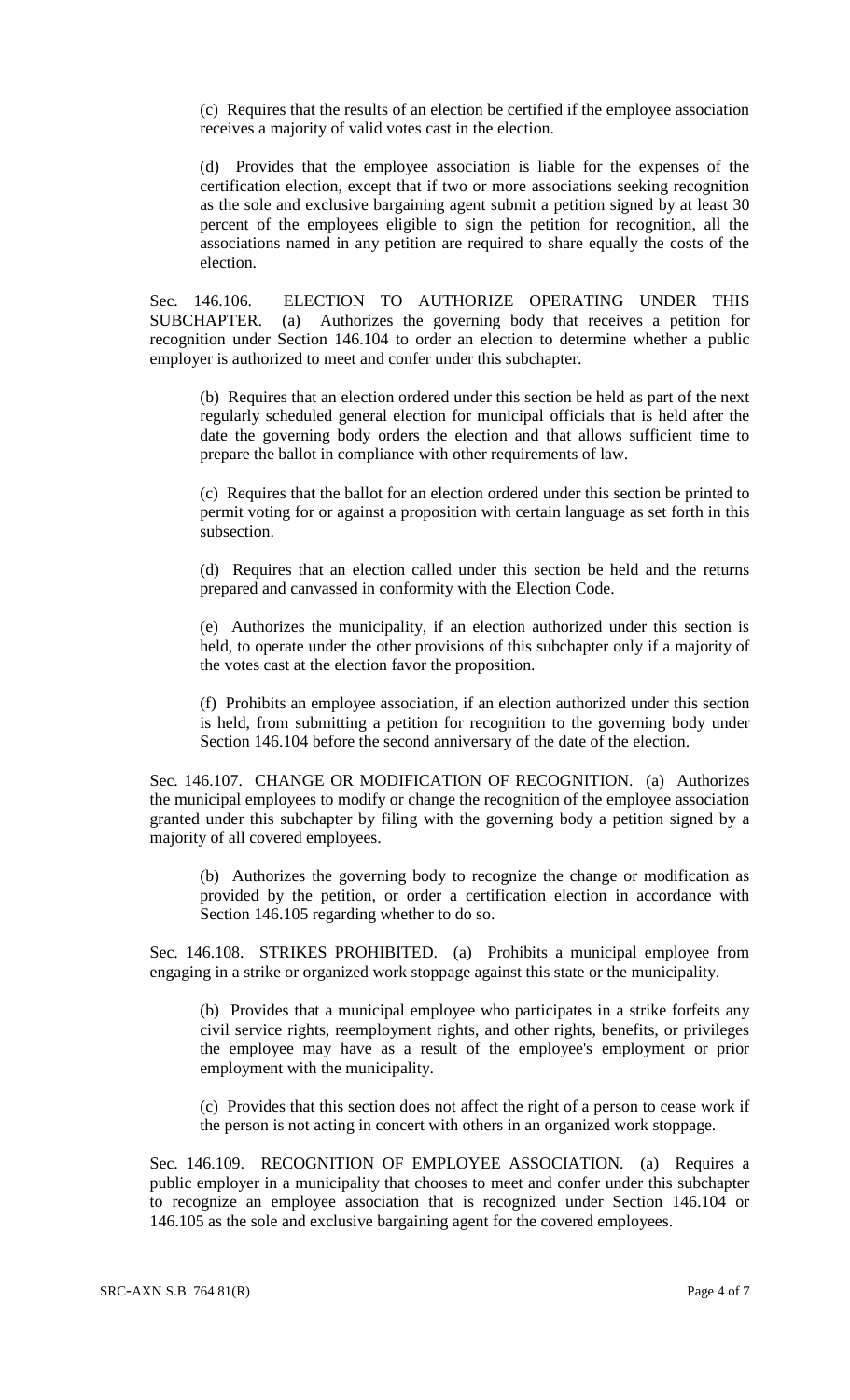(b) Requires the public employer to recognize the employee association until recognition of the employee association is withdrawn, in accordance with Section 146.107, by a majority of the municipal employees eligible to sign a petition for recognition.

Sec. 146.110. SELECTION OF BARGAINING AGENT; BARGAINING UNIT. (a) Requires the public employer's chief executive officer or the chief executive officer's designee to select one or more persons to represent the public employer as its sole and exclusive bargaining agent to meet and confer on issues related to the wages, hours of employment, and other terms and conditions of employment of municipal employees.

(b) Authorizes an employee association to designate one or more persons to negotiate or bargain on the association's behalf. Prohibits an employee association from designating as one of its bargaining agents a person employed as an attorney for the public employer.

(c) Provides that a municipality's bargaining unit is composed of all the covered employees.

Sec. 146.111. PROTECTED RIGHTS OF EMPLOYEES. Prohibits a meet and confer agreement ratified under this subchapter from interfering with the right of a member of a bargaining unit to pursue allegations of discrimination based on race, creed, color, national origin, religion, age, sex, or disability with the Texas Workforce Commission civil rights division or the federal Equal Employment Opportunity Commission or to pursue affirmative action litigation.

Sec. 146.112. OPEN RECORDS. (a) Provides that a proposed meet and confer agreement and a document prepared and used by the municipality, including a public employer, in connection with the proposed agreement are available to the public under Chapter 552 (Public Information), Government Code, only after the agreement is ready to be ratified by the governing body.

(b) Provides that this section does not affect the application of Subchapter C (Information Excepted from Required Disclosure), Chapter 552, Government Code, to a document prepared and used in connection with the agreement.

Sec. 146.113. OPEN DELIBERATIONS. (a) Requires that deliberations relating to a meet and confer agreement or proposed agreement under this subchapter between representatives of the public employer and representatives of the employee association recognized under this subchapter as the sole and exclusive bargaining agent for the covered employees be open to the public and comply with state law.

(b) Prohibits Subsection (a) from being construed to prohibit the representatives of the public employer or the representatives of the recognized employee association from conducting private caucuses that are not open to the public during meet and confer negotiations.

Sec. 146.114. RATIFICATION AND ENFORCEABILITY OF AGREEMENT. (a) Provides that an agreement under this subchapter is enforceable and binding on the public employer, the recognized employee association, and the employees covered by the meet and confer agreement only if the governing body of the municipality ratified the agreement by a majority vote; and the recognized employee association ratified the agreement by conducting a secret ballot election at which the majority of the covered employees who voted in the election and are members of the association favored ratifying the agreement.

(b) Provides that a meet and confer agreement ratified as described by Subsection (a) may establish a procedure by which the parties agree to resolve disputes related to a right, duty, or obligation provided by the agreement, including binding arbitration on a question involving interpretation of the agreement.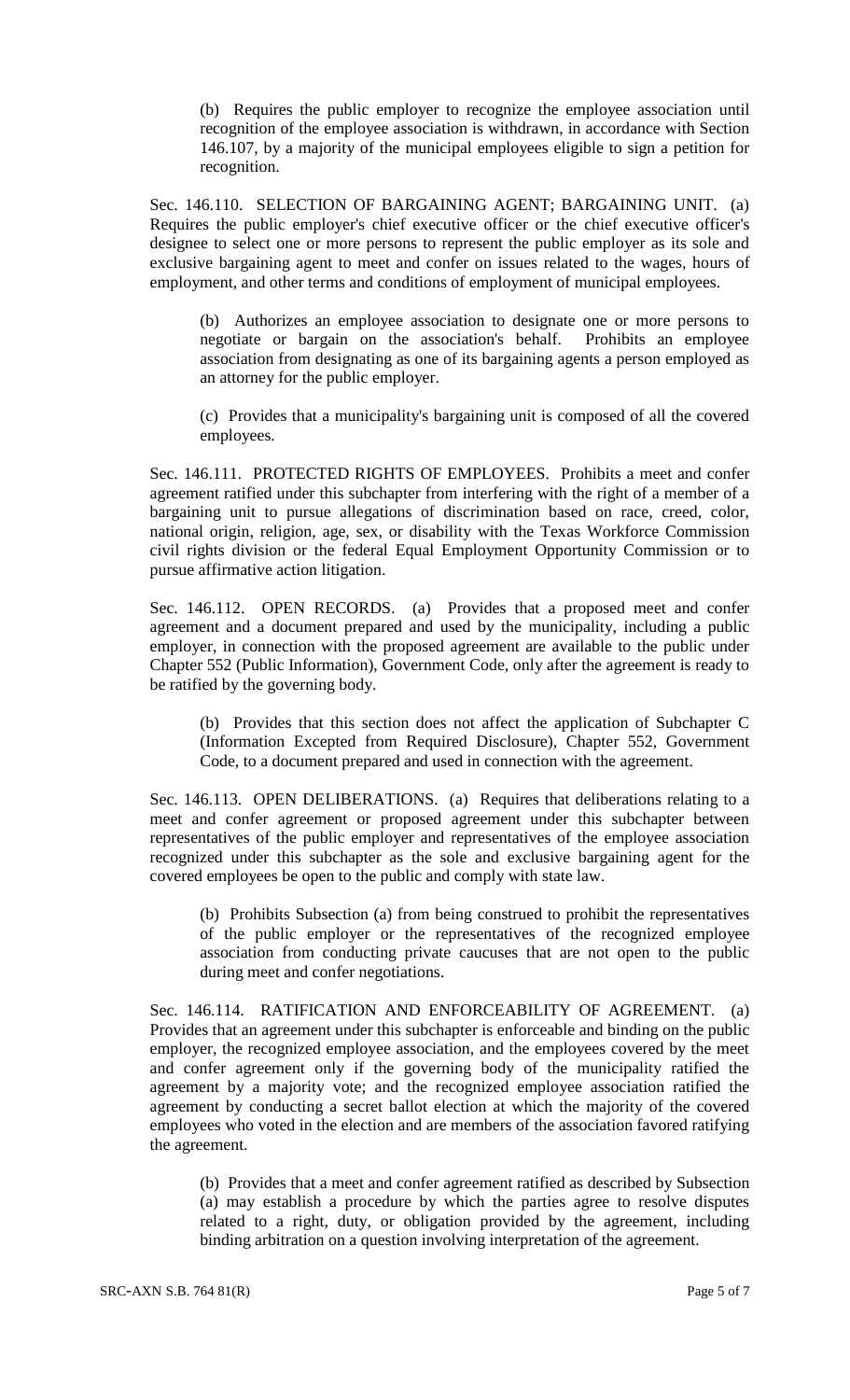(c) Provides that a state district court of a judicial district in which the municipality is located has jurisdiction to hear and resolve a dispute under the ratified meet and confer agreement on the application of a party to the agreement aggrieved by an action or omission of the other party when the action or omission is related to a right, duty, or obligation provided by the agreement. Authorizes the state district court to issue proper restraining orders, temporary and permanent injunctions, or any other writ, order, or process, including contempt orders, that are appropriate to enforcing the agreement.

Sec. 146.115. ACTION OR ELECTION TO REPEAL AUTHORIZATION TO OPERATE UNDER THIS SUBCHAPTER. (a) Authorizes the governing body that granted recognition of an employee association under Section 146.104 without conducting an election under Section 146.106 to withdraw recognition of the employee association by providing the employee association not less than 90 days' written notice that the governing body is withdrawing recognition of the employee association, and that any agreement between the governing body and the employee association will not be renewed.

(b) Authorizes the governing body that granted recognition of an employee association after conducting an election under Section 146.106 to order an election to determine whether a public employer is authorized to continue to meet and confer under this subchapter. Prohibits the governing body from ordering an election under this subsection until the second anniversary of the date of the election under Section 146.106.

(c) Requires that an election ordered under Subsection (b) be held as part of the next regularly scheduled general election for municipal officers that occurs after the date the governing body of the municipality orders the election and that allows sufficient time to prepare the ballot in compliance with other requirements of law.

(d) Requires that the ballot for an election ordered under Subsection (b) be printed with certain language to permit voting for or against the proposition.

(e) Requires that an election ordered under Subsection (b) be held and the returns prepared and canvassed in conformity with the Election Code.

(f) Authorizes the municipality, if an election ordered under Subsection (b) is held, to continue to operate under this subchapter only if a majority of the votes cast at the election favor the proposition.

(g) Prohibits an employee association, if an election ordered under Subsection (b) is held, from submitting a petition for recognition to the governing body of the municipality under Section 146.104 before the second anniversary of the date of the election.

Sec. 146.116. ELECTION TO REPEAL AGREEMENT. (a) Provides that not later than the 45th day after the date a meet and confer agreement is ratified by the governing body and the recognized employee association, a petition calling for the repeal of the agreement signed by at least 10 percent of the qualified voters residing in the municipality may be presented to the person charged with ordering an election under Section 3.004 (Election of Political Subdivision), Election Code.

(b) Requires the governing body, if a petition is presented under Subsection (a), to repeal the meet and confer agreement, or certify that it is not repealing the agreement and call an election to determine whether to repeal the agreement.

(c) Authorizes an election called under Subsection (b)(2) (regarding the calling of an election to determine whether to repeal the agreement) to be held as part of the next regularly scheduled general election for the municipality or at a special election called by the governing body for that purpose. Requires the ballot to be printed with certain language to permit voting for or against the proposition.